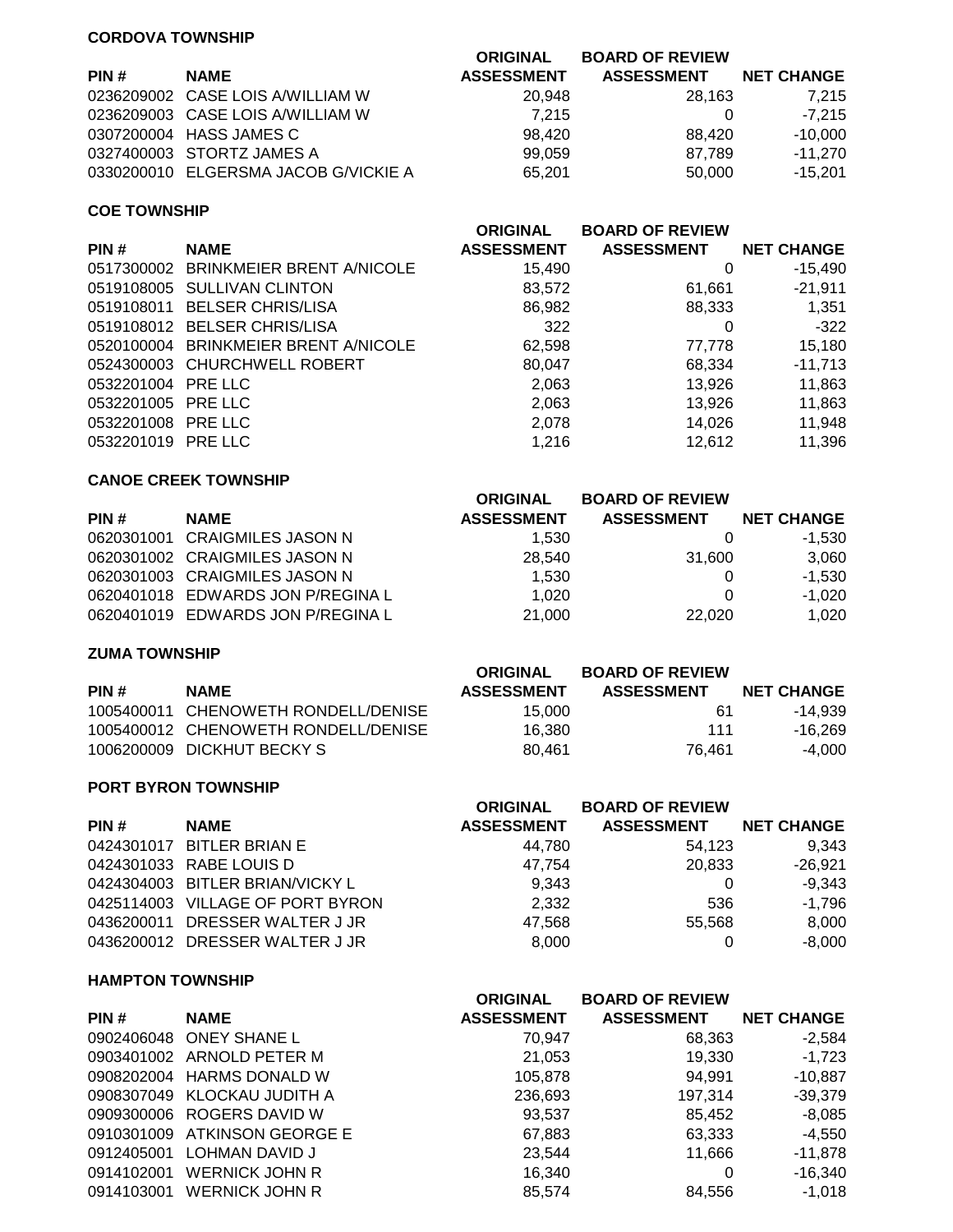|            | 0915200007 DAVISON JAMES L/PAMELA S  | 95,209      | 76,734      | $-18,475$  |
|------------|--------------------------------------|-------------|-------------|------------|
| 0915301007 | STOTMEISTER GARY M/VICKI             | 78,929      | 68,232      | $-10,697$  |
|            |                                      |             | 50,662      |            |
|            | 0916100004 ANDREWS HARLEY D          | 56,606      |             | $-5,944$   |
|            | 0916401004 REPUBLIC SERVICES INC     | 339,988     | 234,630     | $-105,358$ |
|            | 0916401006 REPUBLIC SERVICES INC     | 662,751     | 457,372     | $-205,379$ |
|            |                                      |             |             |            |
|            | 0916401007 REPUBLIC SERVICES INC     | 147,479     | 101,777     | $-45,702$  |
|            | 0917109010 ADAMS STEFFANIE L         | 23,520      | 21,922      | $-1,598$   |
|            | 0917310010 MCLAUGHLIN KENNETH/ROBIN  | 15,875      | 1,000       | $-14,875$  |
|            |                                      |             |             |            |
|            | 0919106013 DAWSON ROSALIE            | 11,843      | 12,548      | 705        |
|            | 0919106014 DAWSON ROSALIE            | 1,045       | 0           | $-1,045$   |
|            | 0919106015 DAWSON ROSALIE            | 1,045       | 0           | $-1,045$   |
|            |                                      |             |             |            |
|            | 0919305007 GAINES CHAPEL AME CHURCH  | 1,023       | 0           | $-1,023$   |
|            | 0921200005 REPUBLIC SERVICES INC     | 606,783     | 428,844     | $-177,939$ |
|            |                                      |             |             |            |
|            | 0923300002 SEDAM BRYAN K             | 37,761      | 21,420      | $-16,341$  |
|            | 0929101003 D&K PROPERTIES LLC        | 0           | 5,608       | 5,608      |
|            | 0929101004 D&K PROPERTIES LLC        | 0           | 5,538       | 5,538      |
|            |                                      |             |             |            |
|            | 0929101005 D&K PROPERTIES LLC        | 0           | 6,678       | 6,678      |
|            | 0929101006 D&K PROPERTIES LLC        | 0           | 850         | 850        |
|            | 0929102023 COBB FAMILY LIMITED       | 0           | 3,125       | 3,125      |
|            |                                      |             |             |            |
|            | 0929102024 COBB FAMILY LIMITED       | $\mathbf 0$ | 3,118       | 3,118      |
|            | 0929102025 COBB FAMILY LIMITED       | $\mathbf 0$ | 3,096       | 3,096      |
|            | 0929200011 BUSSERT THOMAS H          | 75,196      | 74,174      | $-1,022$   |
|            |                                      |             |             |            |
|            | 0929300013 IOWA INTERSTATE RAILROAD  | 942,870     | 792,681     | $-150,189$ |
|            | 0929300017 IOWA INTERSTATE RAILROAD  | 0           | 150,178     | 150,178    |
|            | 0930105011 TRAN HONG J               | 3,552       | 0           | $-3,552$   |
|            |                                      |             |             |            |
|            | 0930105012 TRAN HONG J               | 15,100      | 19,518      | 4,418      |
|            | 0930110030 COBOS LUIS A/LOPEZ MARIA  | 30,344      | 23,998      | $-6,346$   |
|            | 0930118004 ESSEX MELISSA A           | 13,855      | 15,014      | 1,159      |
|            |                                      |             |             |            |
|            | 0930118005 MARRERO HUMBERTO/VIRGINIA | 15,061      | 13,855      | $-1,206$   |
|            | 0930312056 MCDONALD MERRILL M/SALLY  | 30,668      | 32,448      | 1,780      |
|            |                                      |             |             |            |
| 0930312057 | MCDONALD MERRILL/SALLY               | 4,030       | 0           | $-4,030$   |
|            | 0930316010 SCOTT JOHN                | 14,654      | 9,000       | $-5,654$   |
|            | 0930318016 GOMEZ KAREN J             | 17,245      | 16,512      | $-733$     |
|            |                                      |             |             |            |
|            | 0931107010 WANGELINE JOSHUA/CHRISTIN | 40,590      | 36,219      | $-4,371$   |
|            | 0931223013 MORENO ANTHONY JR         | 0           | 2,223       | 2,223      |
|            | 0931223015 MORENO ANTHONY            | 0           | 2,223       | 2,223      |
|            |                                      |             |             |            |
|            | 0931223022 MORENO ANTHONY JR         | 31,332      | 26,886      | $-4,446$   |
|            | 0931225003 ANDREWS ADELA J           | 2,223       | 0           | $-2,223$   |
|            | 0931225004 ANDREWS ADELA J           | 2,223       | 0           | $-2,223$   |
|            |                                      |             |             |            |
|            | 0931225005 ANDREWS ADELA J           | 2,223       | 0           | $-2,223$   |
|            | 0931225006 ANDREWS ADELA J           | 19,901      | 22,157      | 2,256      |
|            | 0931225007 ANDREWS ADELA J           | 2,223       | 0           | $-2,223$   |
|            |                                      |             |             |            |
|            | 0931225008 ANDREWS ADELA J           | 2,223       | 0           | $-2,223$   |
|            | 0931229017 HENRICHS CORY S           | 41,590      | 28,331      | $-13,259$  |
|            | 0931238003 DUGAN TERRENCE E/JUDITH L | 4,567       | 0           | $-4,567$   |
|            |                                      |             |             |            |
|            | 0931238004 DUGAN TERRENCE E          | 50,855      | 52,788      | 1,933      |
|            | 0931313005 WOODS CHARLES R/PENNY S   | 124,326     | 107,000     | $-17,326$  |
|            | 0932111015 WILLIAMS OPAL/STAN W      | 21,473      | 19,809      | $-1,664$   |
|            |                                      |             |             |            |
| 0932202001 | TRUX R 4 GIRLS LLC                   | 229,353     | 188,314     | $-41,039$  |
|            | 0932302002 VIDMAR CHRISTINE          | 31,660      | 25,997      | $-5,663$   |
|            | 0932304003 SOOTS KATHLEEN H          | 32,280      | 26,838      | $-5,442$   |
|            |                                      |             |             |            |
|            | 0932307002 CALSYN MICHAEL C          | 34,619      | 28,085      | $-6,534$   |
|            | 0932308024 SERRA RAYMOND R REV TRST  | 40,632      | 30,530      | $-10,102$  |
|            | 0936201019 THOMAS KASSANDRA/STEFFEN  | 32,138      | 25,000      | $-7,138$   |
|            |                                      |             |             |            |
|            | 1804302024 NEELS TERRY W             | 4,427       | 0           | $-4,427$   |
|            | 1804302025 NEELS TERRY W             | 19,290      | 22,996      | 3,706      |
|            | 1805100011 SINGH DALBIR/JEET         | 4,022       | 0           | $-4,022$   |
|            |                                      |             |             |            |
|            | 1805100012 SINGH DALBIR/JEET         | 59,174      | 0           | $-59,174$  |
|            | 1805102005 CULLEY TERRY L            | 6,345       | $\mathbf 0$ | $-6,345$   |
|            | 1805102006 CULLEY TERRY L            | 36,790      | 43,135      | 6,345      |
|            |                                      |             |             |            |
|            | 1805106019 WHITMIRE JASON A          | 67,327      | 59,000      | $-8,327$   |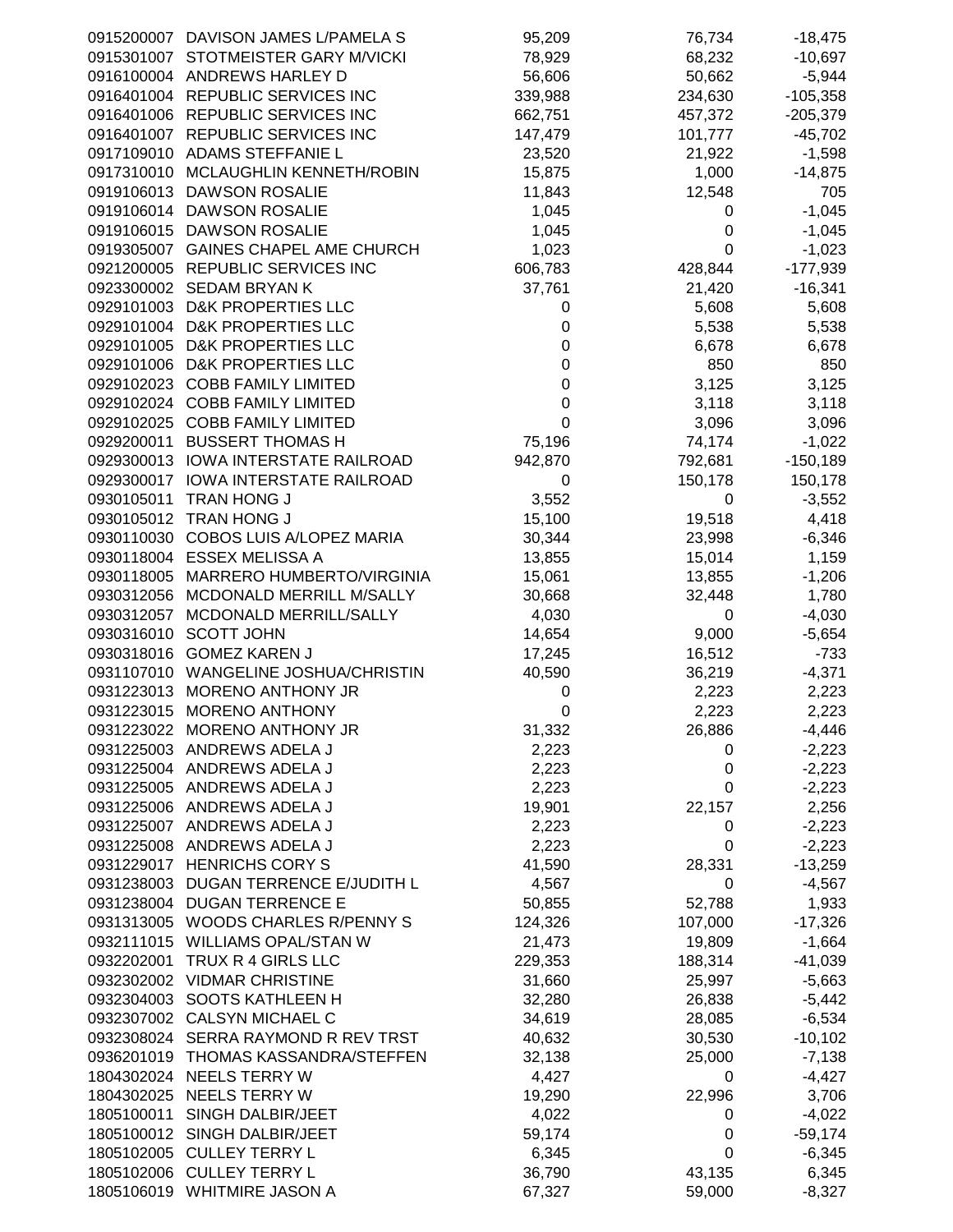| 1805109018 | <b>MCGUINTY PATRICK/SHERYL</b>   | 40,274    | 37,079    | $-3,195$   |
|------------|----------------------------------|-----------|-----------|------------|
| 1805200017 | <b>IHMVCU</b>                    | 548,800   | 392,000   | $-156,800$ |
| 1805309056 | AMUNDSEN JOHN/RITA               | 64,760    | 61,661    | $-3,099$   |
| 1805309057 | AMUNDSEN JOHN/RITA               | 64,760    | 61,661    | $-3,099$   |
| 1805400011 | <b>KRETCHMAN KURT/PATRICIA</b>   | 500,000   | 298,305   | $-201,695$ |
| 1806113004 | <b>JOHNSON GABRIEL</b>           | 55,615    | 38,329    | $-17,286$  |
| 1806201022 | <b>MOODY PATRICK J M/MELISSA</b> | 32,125    | 34,166    | 2,041      |
| 1806201023 | <b>MOODY PATRICK J M/MELISSA</b> | 2,090     | 0         | $-2,090$   |
| 1806215022 | <b>SCHOFIELD ERIC R</b>          | 25,460    | 20,826    | $-4,634$   |
| 1806219005 | LINDSEY GREGORY C                | 20,416    | 19,801    | $-615$     |
| 1806306002 | ARCHER PARTNERS/OTERO SUE        | 842,035   | 751,842   | $-90,193$  |
| 1806401006 | <b>HEARTLAND TOWERS/FPLP INC</b> | 1,383,747 | 1,066,560 | $-317,187$ |
| 1808108003 | BEEDLOW MICHAEL/MELODIE J        | 72,024    | 42,313    | $-29,711$  |
| 1808200009 | <b>FLECK MICHAEL J</b>           | 27,960    | 23,664    | $-4,296$   |
| 1808217003 | DOOSE DONNA J                    | 8,504     | 0         | $-8,504$   |
| 1808217004 | DOOSE DONNA J                    | 34,138    | 38,574    | 4,436      |
| 1808302042 | <b>CHICKRIS GREGORY G/JANET</b>  | 776       | 0         | $-776$     |
| 1808302043 | <b>CHICKRIS GREGORY/JANET</b>    | 112,556   | 93,890    | $-18,666$  |
| 1808302049 | <b>VERSTRAETE GABRIEL/ M KAY</b> | 90,499    | 87,777    | $-2,722$   |
| 1808302054 | WIRE BARBARA/THEODORE            | 91,295    | 88,325    | $-2,970$   |
| 1808307026 | LOPEZ JOHANNA A                  | 49,893    | 40,978    | $-8,915$   |
| 1808307048 | <b>SELS GLORIA E</b>             | 93,004    | 78,325    | $-14,679$  |

### **SOUTH MOLINE TOWNSHIP**

|                       |                                      | <b>ORIGINAL</b>   | <b>BOARD OF REVIEW</b> |                   |
|-----------------------|--------------------------------------|-------------------|------------------------|-------------------|
| PIN#                  | <b>NAME</b>                          | <b>ASSESSMENT</b> | <b>ASSESSMENT</b>      | <b>NET CHANGE</b> |
|                       | 0825100011 RIVER EAGLE INVESTMENTS   | 2,011,028         | 517,968                | $-1,493,060$      |
| 0825415001            | <b>TOPPERT DEBRA/LARRY</b>           | 0                 | 833                    | 833               |
|                       | 0834317005 GIANULIS ANDREW/JACQUELYN | 74,310            | 64,994                 | $-9,316$          |
|                       | 0834318183 WADDELL DENNIS D          | 25,342            | 12,000                 | $-13,342$         |
|                       | 0835207005 SMITH BRANDON             | 21,620            | 16,665                 | $-4,955$          |
| 0835207016 RUIZ JAIME |                                      | 27,123            | 23,298                 | $-3,825$          |
|                       | 0835208024 RUIZ JAMIE R              | 24,622            | 23,331                 | $-1,291$          |
|                       | 0835220004 PALOMAKI J                | 56,168            | 45,329                 | $-10,839$         |
|                       | 0836102002 DOKAS ESTATE              | 33,144            | 23,297                 | $-9,847$          |
|                       | 0836117009 HOOKER HAROLD             | 68,954            | 66,660                 | $-2,294$          |
| 0836135001            | <b>COMMUNITY HEALTH CARE INC</b>     | 10,710            | 0                      | $-10,710$         |
|                       | 0836135002 COMMUNITY HEALTH CARE INC | 10,708            | $\pmb{0}$              | $-10,708$         |
|                       | 0836139019 ST ANNE ROMAN CATHOLIC EM | 3,496             | $\boldsymbol{0}$       | $-3,496$          |
|                       | 0836208016 KEEGAN MICHAEL/JULIE      | 1,960             | $\overline{0}$         | $-1,960$          |
|                       | 0836208017 KEEGAN MICHAEL/JULIE      | 41,211            | 43,171                 | 1,960             |
|                       | 0836217075 ST MARYS SCHOOL           | 43,967            | 0                      | $-43,967$         |
|                       | 0836217076 FAITH WALK WORLD OUTREACH | 108,272           | $\pmb{0}$              | $-108,272$        |
| 0836223001            | TONE RYAN/PAMELA TRSTEE              | 73,074            | 62,202                 | $-10,872$         |
|                       | 0836405025 BERNHARDT MARK J          | 48,190            | 46,589                 | $-1,601$          |
|                       | 1701104004 QUICK BENJAMIN/NICOLE     | 39,708            | 26,631                 | $-13,077$         |
|                       | 1701111025 PRICE STEVEN C            | 100,752           | 90,000                 | $-10,752$         |
|                       | 1701207057 GORDON MONTE J            | 52,986            | 45,329                 | $-7,657$          |
| 1701208001            | <b>BICHEL DARWIN C TRST</b>          | 57,945            | 39,663                 | $-18,282$         |
|                       | 1701315043 SWAIN TONY/WADDELL DENNIS | 26,611            | 14,999                 | $-11,612$         |
|                       | 1701405008 BELMAN ARTHUR/VICKIE      | 8,077             | 0                      | $-8,077$          |
|                       | 1701405012 BELMAN ARTHUR C/VICKIE L  | 78,944            | 82,132                 | 3,188             |
|                       | 1701408042 WADDELL DENNIS/SWAIN TONY | 25,589            | 14,165                 | $-11,424$         |
|                       | 1701408057 WADDELL DENNIS            | 34,963            | 17,666                 | $-17,297$         |
| 1702116001            | <b>SCHRAMM DAVID</b>                 | 74,655            | 68,327                 | $-6,328$          |
|                       | 1702116002 HANSEN LEE E              | 74,655            | 68,327                 | $-6,328$          |
|                       | 1702117001 MALLY ROBERT M/SUE E      | 74,655            | 68,327                 | $-6,328$          |
|                       | 1702117002 LASSEN MARVIN W           | 74,655            | 68,327                 | $-6,328$          |
|                       | 1702118001 BUSH ROBERT J             | 74,655            | 68,327                 | $-6,328$          |
|                       | 1702118002 KAPPLER JAMES L/GEORGIA   | 74,655            | 68,327                 | $-6,328$          |
| 1702119001            | <b>BREWER BILLIE M</b>               | 74,655            | 68,327                 | $-6,328$          |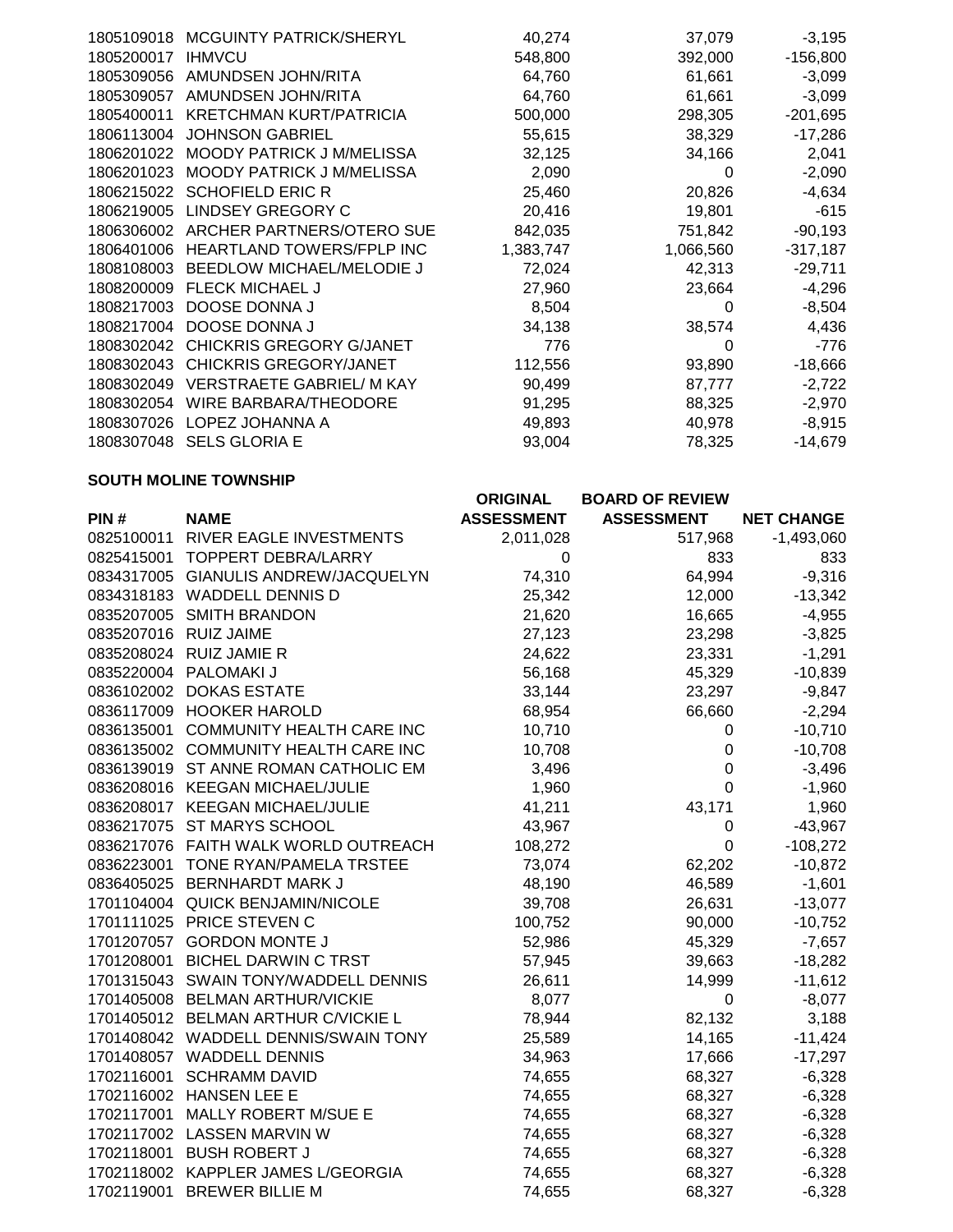|                      | 1702119002 ACKLEY JOHN W/MARION A TR  | 74,655  | 68,327      | $-6,328$   |
|----------------------|---------------------------------------|---------|-------------|------------|
| 1702120001           | ROSE DONALD C                         | 74,655  | 68,327      | $-6,328$   |
|                      | 1702120002 TUBBS JEFFERY J/DOROTHY A  | 74,655  | 68,327      | $-6,328$   |
| 1702121001           | <b>TOOMSEN VICKIE J</b>               | 74,655  | 68,327      | $-6,328$   |
|                      | 1702121002 TZOMES CHANCELLOR P        | 74,655  | 68,327      | $-6,328$   |
|                      |                                       |         |             |            |
|                      | 1702122001 KREBS MARY ANN             | 74,655  | 68,327      | $-6,328$   |
|                      | 1702122002 BULL SHERYL A              | 74,655  | 68,327      | $-6,328$   |
|                      | 1702123003 SILVIS CHAD A/KATHERINE    | 58,800  | 56,161      | $-2,639$   |
|                      | 1702211003 PASSINI DEAN               | 61,721  | 52,661      | $-9,060$   |
|                      | 1702227032 AGUILERA MANUEL            | 0       | 9,207       | 9,207      |
|                      | 1702300015 SOUTH MOLINE TOWNSHIP      | 45,298  | 32,615      | $-12,683$  |
|                      |                                       |         |             |            |
| 1702302012 JBT LLC   |                                       | 282,539 | 183,315     | $-99,224$  |
| 1702310005 ELIAS DAN |                                       | 117,600 | 98,316      | $-19,284$  |
|                      | 1703102004 BUTTERFIELD KENT A/DANA B  | 94,964  | 66,660      | $-28,304$  |
|                      | 1703201002 MOLINE VIKING HOME ASSN    | 49,437  | 7,567       | $-41,870$  |
|                      | 1703201003 MOLINE VIKING HOME ASSN    | 233,388 | 35,008      | $-198,380$ |
|                      | 1703400013 CVS CAREMARK/484-01        | 805,652 | 749,834     | $-55,818$  |
|                      | 1703403002 HOUSE INVEST/CORLGIC 2131  | 356,465 | 288,188     | $-68,277$  |
|                      |                                       |         |             |            |
|                      | 1703404005 RED MTG CAP / CORLGIC 2131 | 799,481 | 748,689     | $-50,792$  |
|                      | 1703429005 LAGAISSE JASON             | 25,680  | $\pmb{0}$   | $-25,680$  |
|                      | 1703429006 LAGAISSE ROBERT/JASON/NAN  | 31,801  | 57,481      | 25,680     |
|                      | 1704200018 FOX DENNIS R               | 86,492  | 79,884      | $-6,608$   |
|                      | 1704217030 ASHCRAFT BROOKE            | 41,726  | 40,329      | $-1,397$   |
|                      | 1704217084 CARLYLE JOHN K/DONNA M     | 26,730  |             |            |
|                      |                                       |         | 17,498      | $-9,232$   |
|                      | 1704217111 HAYES MELVIN R             | 33,878  | 24,215      | $-9,663$   |
|                      | 1704320005 DEWITTE DONALD             | 32,754  | 37,770      | 5,016      |
|                      | 1704321001 DEWITTE DONALD             | 5,016   | $\pmb{0}$   | $-5,016$   |
|                      | 1704321028 LANDIS HOLLY               | 34,708  | 29,964      | $-4,744$   |
|                      | 1704322024 WILLE DONNA K              | 33,177  | 25,497      | $-7,680$   |
|                      | 1704405008 FORSBERG BARBARA J         | 27,962  | 20,998      | $-6,964$   |
|                      |                                       |         |             |            |
|                      | 1704406163 BELL FRANK J JR/HOLLY C    | 2,138   | $\mathbf 0$ | $-2,138$   |
|                      | 1704410008 BELL FRANK J JR/HOLLY C    | 34,297  | 36,435      | 2,138      |
|                      | 1707401017 REQUET DAVID A/LYNDA C     | 161,029 | 134,948     | $-26,081$  |
|                      | 1707420003 ALLA RAJESH/HIMABINDU      | 350,990 | 338,300     | $-12,690$  |
|                      | 1708316009 BLACKHAWK TRST 3580000026  | 465,499 | 427,457     | $-38,042$  |
|                      | 1708414016 NIMRICK DALE/GAIL          | 30,692  | 13,999      | $-16,693$  |
|                      | SOUCINEK BRIAN/AMBER                  | 123,585 | 104,548     | $-19,037$  |
| 1709101005           |                                       |         |             |            |
|                      | 1709101015 HERATH ROBERT M            | 107,911 | 103,666     | $-4,245$   |
| 1709103002           | HAYS WILLIAM M/VALERIE G              | 11,784  | 7,000       | $-4,784$   |
| 1709200001           | BOSTROM JEFFREY/JOAN                  | 83,858  | 68,660      | $-15,198$  |
| 1709203003           | DAVIS MICHAEL C                       | 76,794  | 68,660      | $-8,134$   |
|                      | 1709209022 LAWRENCE TERRY R           | 69,484  | 58,333      | $-11,151$  |
|                      | 1710100015 LEWELLEN K/RUSHFORD D TST  | 57,232  | 48,000      | $-9,232$   |
|                      |                                       |         |             |            |
|                      | 1710102041 PETERSEN JOYCE A           | 59,781  | 42,329      | $-17,452$  |
| 1710105001           | <b>COLLINS GERTRUDE F</b>             | 128,522 | 108,819     | $-19,703$  |
| 1710213006           | MANIS CHARLES EDWARD A                | 57,767  | 45,829      | $-11,938$  |
| 1710214001           | <b>ALLMAN RICHARD</b>                 | 16,531  | 9,697       | $-6,834$   |
| 1710228014           | RABE DAVID P/STEPHANIE D              | 108,442 | 92,500      | $-15,942$  |
| 1710301015           | <b>ILLOWA FUNDING LLC</b>             | 53,502  | 44,996      | $-8,506$   |
|                      |                                       |         |             |            |
| 1710305002           | <b>JOST DEREK A</b>                   | 58,204  | 47,660      | $-10,544$  |
| 1710309001           | <b>RAMIREZ TIM</b>                    | 39,527  | 29,997      | $-9,530$   |
| 1710322002           | SHIELDS LANA                          | 41,007  | 36,663      | $-4,344$   |
| 1711100005           | <b>CORNERSTONE CHRISTIAN FEL</b>      | 0       | 51,370      | 51,370     |
| 1711100008           | WOOLWORTH PENNY M/RUHL                | 2,935   | 2,602       | $-333$     |
| 1711100010           | WOOLWORTH PENNY M/RUHL                | 60,113  | 48,238      | $-11,875$  |
| 1711100011           | WOOLWORTH PENNY M/RUHL                | 54,318  | 42,000      | $-12,318$  |
|                      |                                       |         |             |            |
| 1711200001           | WOOLWORTH PENNY M/RUHL                | 126,250 | 99,395      | $-26,855$  |
|                      | 1711301027 HOOKS KEITH W              | 46,967  | 40,329      | $-6,638$   |
|                      | 1711303002 BROWER BRADY/MEREDITH      | 78,019  | 55,328      | $-22,691$  |
|                      | 1711303003 GROSS JOHN H               | 58,170  | 50,000      | $-8,170$   |
|                      | 1711323002 TREFFTZS S LANE            | 53,813  | 49,995      | $-3,818$   |
|                      |                                       |         |             |            |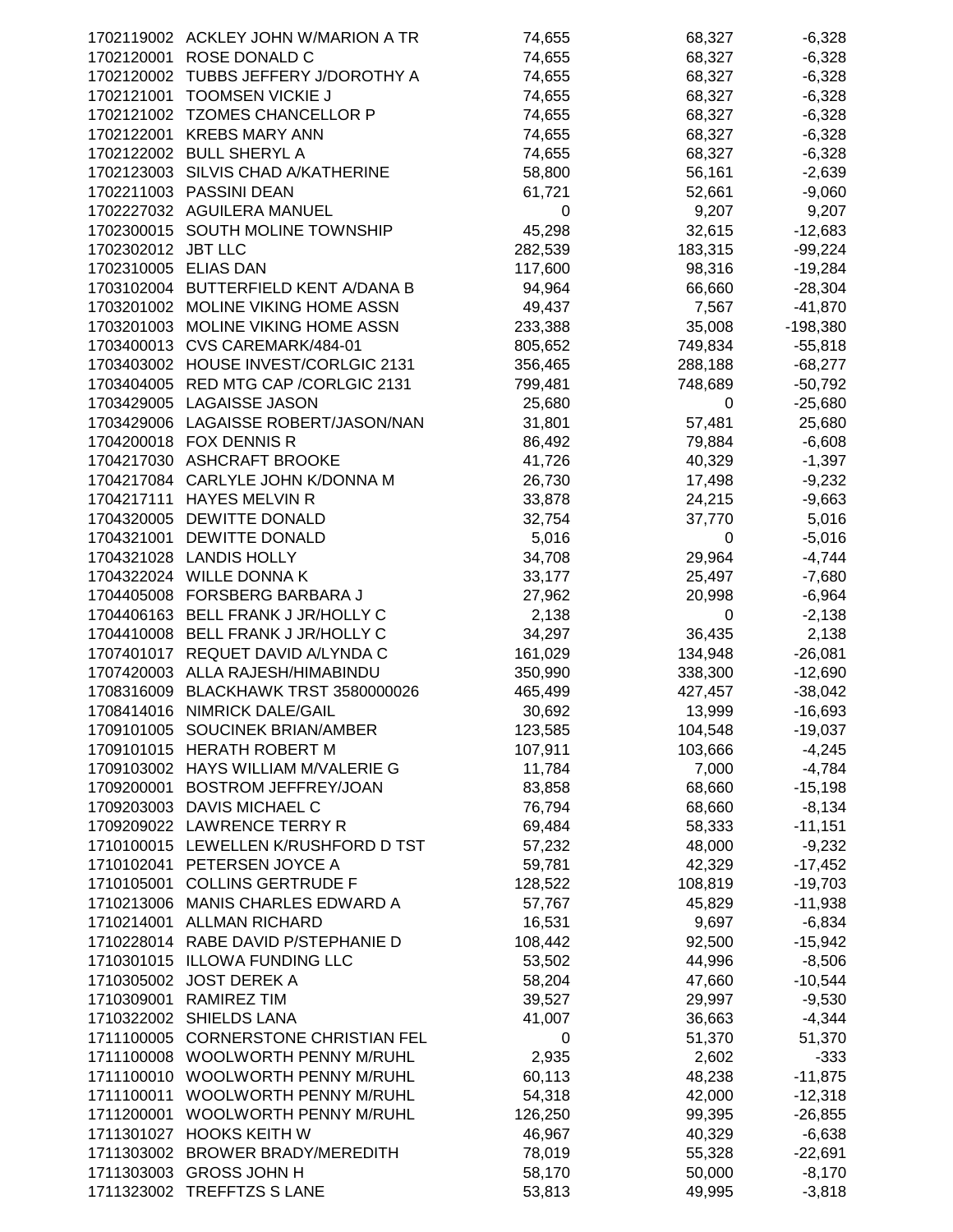| 1711410004 | <b>B M BAGBY INC</b>             | 7,312      | 15,004     | 7,692        |
|------------|----------------------------------|------------|------------|--------------|
| 1711410005 | <b>B M BAGBY INC</b>             | 7,692      | 0          | $-7,692$     |
| 1712201023 | WILLITS LYNN D/MARTHA S          | 64,546     | 57,994     | $-6,552$     |
| 1712240036 | TOP LEVEL INVESTMENTS INC        | 20,414     | 16,665     | $-3,749$     |
| 1712302059 | <b>ACKERLAND JOSHUA</b>          | 22,820     | 13,236     | $-9,584$     |
| 1712302060 | <b>ACKERLAND JOSHUA</b>          | 13,248     | 7,684      | $-5,564$     |
| 1712407012 | KEY ALEXANDER JR/CHARLET         | 97,709     | 88,491     | $-9,218$     |
| 1712407013 | <b>BOUNDS CARLAN D/BONNIE L</b>  | 95,190     | 83,325     | $-11,865$    |
| 1712409019 | KADWE PRASHANT S/PALLAVI         | 106,287    | 98,657     | $-7,630$     |
| 1712414011 | <b>LAWRENCE BRYN R</b>           | 66,632     | 57,467     | $-9,165$     |
| 1712418006 | <b>GAJUREL NITA/UPADHYAY N</b>   | 138,820    | 124,988    | $-13,832$    |
| 1713101004 | <b>FRIZELLE/PARSONS</b>          | 237,932    | 224,500    | $-13,432$    |
| 1713101010 | <b>FRIZELLE/PARSONS</b>          | 0          | 13,432     | 13,432       |
| 1715101004 | <b>REALTY INCOME IL PROP 4LL</b> | 395,171    | 304,056    | $-91,115$    |
| 1715102040 | <b>GREAT ESCAPES-US REALTY</b>   | 2,384,839  | 2,006,114  | $-378,725$   |
| 1715212009 | <b>KEEVEN JAMES R</b>            | 303,505    | 264,974    | $-38,531$    |
| 1716103006 | <b>BAECKE ROBERT J</b>           | 158,521    | 99,994     | $-58,527$    |
| 1716107006 | <b>MACERICH SOUTH PARK MALL</b>  | 15,515,115 | 12,415,425 | $-3,099,690$ |
| 1716300001 | <b>BLOOMBERG VANNER M</b>        | 327,686    | 266,640    | $-61,046$    |
| 1717110029 | <b>WADDELL DENNIS D</b>          | 26,766     | 19,998     | $-6,768$     |
| 1717110042 | WADDELL DENNIS/SWAIN TONY        | 24,168     | 13,999     | $-10,169$    |
| 1717113018 | <b>CARLSON HELEN C/RICHARD E</b> | 53,499     | 46,995     | $-6,504$     |
| 1717204007 | <b>WALTERS LYNN</b>              | 2,596      | 0          | $-2,596$     |
| 1717204008 | <b>WALTERS LYNN</b>              | 12,204     | 14,800     | 2,596        |
| 1717215007 | TRIPLE H INVESTMENTS LLC         | 180,133    | 116,667    | $-63,466$    |
| 1718200006 | <b>QUAD CITIES KIDNEY CENTER</b> | 1,086,296  | 849,915    | $-236,381$   |
| 1718206004 | <b>RRS INVESTMENTS LP</b>        | 248,646    | 199,980    | $-48,666$    |

## **MOLINE TOWNSHIP**

|            |                                   | <b>ORIGINAL</b>   | <b>BOARD OF REVIEW</b> |                   |
|------------|-----------------------------------|-------------------|------------------------|-------------------|
| PIN#       | <b>NAME</b>                       | <b>ASSESSMENT</b> | <b>ASSESSMENT</b>      | <b>NET CHANGE</b> |
|            | 0831415004 VARELA JESUS V         | 9,080             | 11,290                 | 2,210             |
|            | 0831415005 VARELA JESUS/MARINA    | 2,210             | 0                      | $-2,210$          |
| 0832318001 | <b>CITY OF MOLINE</b>             | 5,019             | 2,058                  | $-2,961$          |
| 0832318002 | <b>CITY OF MOLINE</b>             | 35,298            | 14,473                 | $-20,825$         |
|            | 0832335008 DUNNE KATHLEEN         | 21,130            | 11,333                 | $-9,797$          |
| 0832404001 | OGAD HOLDINGS LLC                 | 8,368             | 28,330                 | 19,962            |
| 0832438005 | <b>FLORES CYNTHIA E</b>           | 0                 | 15,101                 | 15,101            |
|            | 0832452005 HAYS W MATT/VALERIE    | 29,861            | 15,998                 | $-13,863$         |
|            | 0833100015 D & R HOLDINGS LLC     | 16,395            | 4,709                  | $-11,686$         |
| 0833118008 | <b>CITY OF MOLINE</b>             | 18,403            | 0                      | $-18,403$         |
|            | 0833303008 CITY OF MOLINE         | 1,473             | 354                    | $-1,119$          |
| 0833303009 | <b>CITY OF MOLINE</b>             | 4,357             | 1,046                  | $-3,311$          |
| 0833306011 | <b>HILL LESLEY</b>                | 28,958            | 7,749                  | $-21,209$         |
|            | 0833333002 NAERT SHANE R          | 26,455            | 20,239                 | $-6,216$          |
|            | 0833413018 CORONELL ALEXIS        | 23,886            | 21,164                 | $-2,722$          |
|            | 0833423003 PETERSON JON G         | 86,478            | 74,992                 | $-11,486$         |
|            | 0833427010 NELSON SARAH A         | 455               | 0                      | $-455$            |
| 0833427011 | <b>NELSON SARAH A</b>             | 35,318            | 35,773                 | 455               |
| 0833431003 | <b>MATH STEVEN P</b>              | 54,538            | 51,328                 | $-3,210$          |
| 0834120015 | <b>MOONEY SUSAN L</b>             | 23,738            | 19,331                 | $-4,407$          |
|            | 0835116012 COX ELIZABETH D        | 28,046            | 17,666                 | $-10,380$         |
| 1704128009 | <b>HAZEN DANE W</b>               | 54,439            | 49,995                 | $-4,444$          |
| 1704128010 | <b>LOCKETT JUSTIN E</b>           | 29,778            | 22,664                 | $-7,114$          |
|            | 1705213011 ROCK ISLAND CO TRUSTEE | 19,589            | 12,954                 | $-6,635$          |
| 1705214006 | <b>CITY OF MOLINE</b>             | 27,638            | 0                      | $-27,638$         |
| 1705215007 | <b>GODERIS ANNISSA/LUCAS M</b>    | 0                 | 16,094                 | 16,094            |
| 1705237003 | <b>MIDAMERICA</b>                 | 345,290           | 295,643                | $-49,647$         |
| 1705319007 | PILICHOWSKI WENDY                 | 78,764            | 51,828                 | $-26,936$         |
| 1705322032 | HUNTER MATTHEW J/BARBARA          | 43,617            | 39,996                 | $-3,621$          |
|            | 1705437024 MANGAN BENJAMIN W TRST | 49,317            | 47,425                 | $-1,892$          |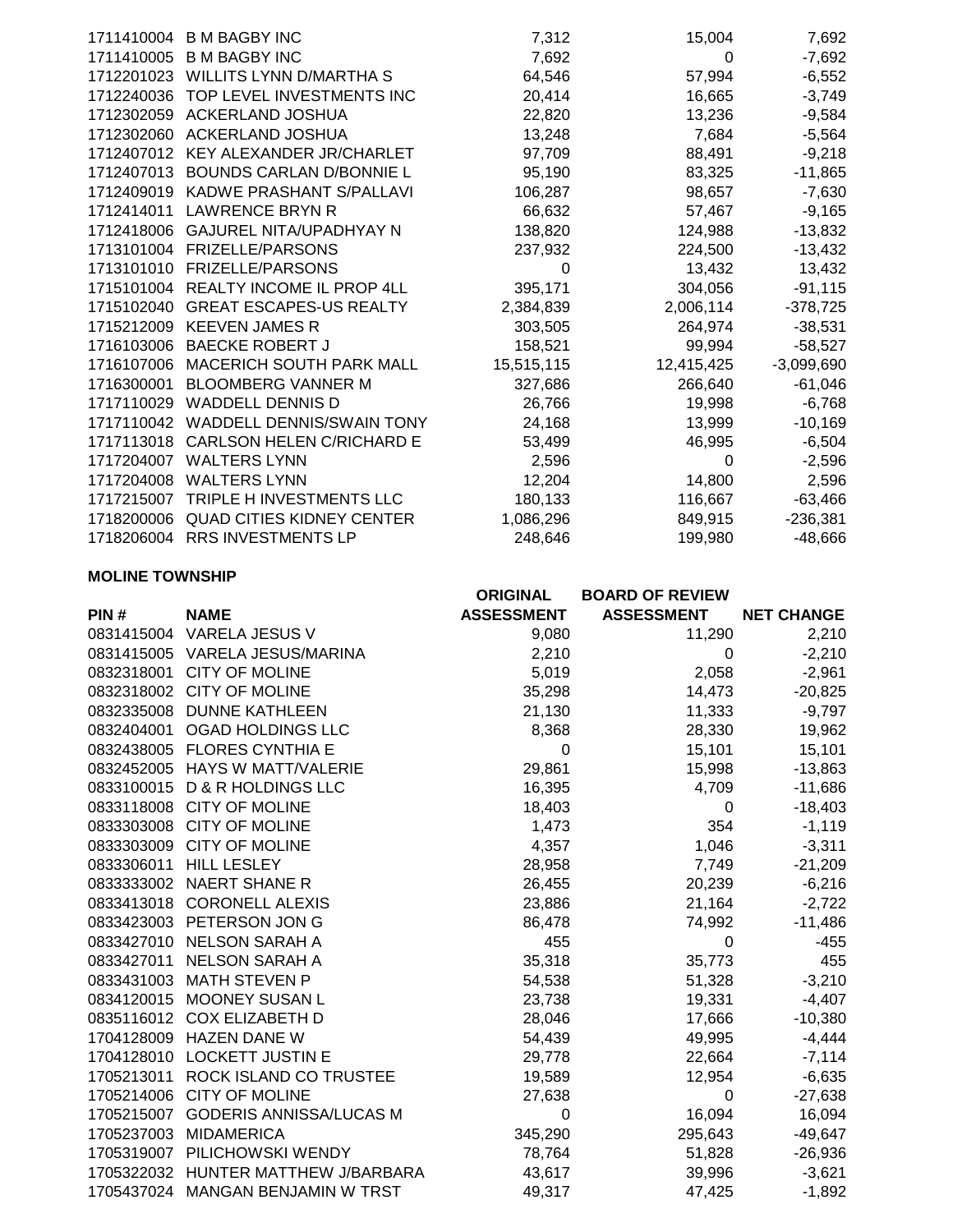| 1705438005 | YOUNTS CHRIS                     | 34,558  | 29,663  | $-4,895$  |
|------------|----------------------------------|---------|---------|-----------|
| 1706208013 | <b>JOHNSON DENNIS C</b>          | 37,998  | 30,830  | $-7,168$  |
| 1706214027 | RIVER BEND CHRISTIAN COUN        | 96,184  | 56,661  | $-39,523$ |
| 1706235026 | WALGREEN #9515                   | 797.004 | 733,992 | $-63,012$ |
| 1706408007 | <b>SEBBEN GILDO</b>              | 22,607  | 13,332  | $-9,275$  |
| 1706408018 | HULLON JASBIR S/KUNDIP K         | 26.407  | 24,350  | $-2,057$  |
| 1706430018 | <b>VERCAUTREN EDWARD/CHRISTI</b> | 57,202  | 40.996  | $-16.206$ |
| 1706430029 | WEBB TIMOTHY J JR                | 47,746  | 40,329  | $-7,417$  |
| 1706430053 | <b>CROSS DYLAN</b>               | 49,343  | 40,995  | $-8,348$  |
| 1706439012 | PHILLIPS GARY M/ANN M            | 36,724  | 34,330  | $-2,394$  |
| 1708117003 | MOLINE SCHOOL DIST 40            | 27,896  | 2,790   | $-25,106$ |
| 1708123001 | <b>BLONDELL JOSHUA L</b>         | 1.533   | 12,453  | 10,920    |
| 1708211011 | <b>EDWARDS JUSTIN B</b>          | 44.840  | 29.997  | $-14.843$ |
| 1708217014 | ORTH MICHAEL M/SUSAN J           | 27.532  | 24.664  | $-2,868$  |
|            |                                  |         |         |           |

# **ROCK ISLAND TOWNSHIP**

|                    |                                      | <b>ORIGINAL</b>   | <b>BOARD OF REVIEW</b> |                   |
|--------------------|--------------------------------------|-------------------|------------------------|-------------------|
| PIN#               | <b>NAME</b>                          | <b>ASSESSMENT</b> | <b>ASSESSMENT</b>      | <b>NET CHANGE</b> |
|                    | 0734424016 GARCIA GEMA               | 0                 | 5,336                  | 5,336             |
|                    | 0734425004 STETSON BUILDING PRODUCTS | $\boldsymbol{0}$  | 216                    | 216               |
|                    | 0734432013 NANCE WILLIE C/WILLIE S   | 12,506            | 16,854                 | 4,348             |
|                    | 0734432014 NANCE WILLIE S/WILLIE C   | 3,580             | 0                      | $-3,580$          |
|                    | 0734432015 NANCE WILLIE S/WILLIE C   | 768               | $\mathbf 0$            | $-768$            |
|                    | 0734464020 GUNTER JOHN E TRST        | 720               | $\mathbf 0$            | $-720$            |
|                    | 0734464022 GUNTER JOHN/LEWIS BARBARA | 14,059            | 14,779                 | 720               |
|                    | 0735111006 LIVING WATERS             | 0                 | 3,333                  | 3,333             |
|                    | 0735111007 LIVING WATERS             | 31,544            | 6,666                  | $-24,878$         |
|                    | 0735118007 GOLDEN TIMOTHY            | 13,649            | 7,742                  | $-5,907$          |
|                    | 0735132009 RI ECONOMIC GROWTH CORP   | 71,142            | 57,000                 | $-14,142$         |
|                    | 0735412001 KARPELES MANUSCRIPT LIB   | 25,380            | 0                      | $-25,380$         |
| 0735416001         | <b>KEIFFER MARY</b>                  | 25,014            | 2,600                  | $-22,414$         |
|                    | 0735423010 NINO REALTY CORP          | 44,094            | 24,414                 | $-19,680$         |
|                    | 0736332003 PARK CHERYL J             | 14,233            | 10,532                 | $-3,701$          |
|                    | 0736333004 FRIEDEN PROPERTY MGT      | 0                 | 4,257                  | 4,257             |
|                    | 0736345018 WOJTAS MACIEK J           | 902               | 0                      | $-902$            |
|                    | 0736345019 WOJTAS MACIEK J           | 28,563            | 29,465                 | 902               |
| 0736404010 B N LLC |                                      | 21,724            | 17,831                 | $-3,893$          |
|                    | 0736409002 HINRICHSEN JEFFREY L      | 22,326            | 17,666                 | $-4,660$          |
|                    | 0736411004 HINRICHSEN JEFFREY L      | 22,321            | 15,833                 | $-6,488$          |
|                    | 0736411005 HINRICHSEN JEFF/BITTLE K  | 25,540            | 19,999                 | $-5,541$          |
|                    | 0736411007 HINRICHSEN JEFFREY L      | 23,513            | 19,666                 | $-3,847$          |
|                    | 0831302009 LRC REAL ESTATE INC       | 0                 | 12,430                 | 12,430            |
|                    | 0831318015 PEREZ SANTIAGO/CELIA      | 24,291            | 20,958                 | $-3,333$          |
| 0831335007         | <b>GASKINS KRISTINA</b>              | 20,134            | 18,331                 | $-1,803$          |
|                    | 1601101009 ARMETTA MICHAEL J         | 26,251            | 22,664                 | $-3,587$          |
|                    | 1601106002 NOVOTOROVA NADIA          | 38,127            | 34,996                 | $-3,131$          |
| 1601107001         | <b>BOLAND RONALD J/SHIRLEY A</b>     | 38,563            | 34,997                 | $-3,566$          |
| 1601110001         | CINCOLA CAROL A/FRANK J              | 38,323            | 34,997                 | $-3,326$          |
| 1601120001         | ARMETTA MICHAEL J                    | 24,281            | 19,665                 | $-4,616$          |
| 1601120010         | <b>MINNICH MICHAEL A</b>             | 21,738            | 20,729                 | $-1,009$          |
|                    | 1601139024 RICAURTE JULIE M          | 19,014            | 17,116                 | $-1,898$          |
|                    | 1601141008 ARMETTA MICHAEL J         | 23,094            | 18,331                 | $-4,763$          |
|                    | 1601159002 MATIAS MARTIN/COLUMBA     | 18,172            | 15,975                 | $-2,197$          |
|                    | 1601201027 HINRICHSEN CHRISTIAN J    | 22,991            | 21,126                 | $-1,865$          |
|                    | 1601201036 HINRICHSEN CHRISTIAN      | 26,791            | 16,665                 | $-10,126$         |
|                    | 1601204014 HINRICHSEN JEFFREY L      | 23,091            | 15,833                 | $-7,258$          |
| 1601213013         | DEPORTER JEFFREY D/STACY             | 29,890            | 26,667                 | $-3,223$          |
| 1601238001         | PAYNE LINDSAY N                      | 4,020             | 0                      | $-4,020$          |
| 1601238002         | PAYNE LINDSAY N                      | 29,548            | 33,568                 | 4,020             |
|                    | 1602103015 HICKMAN ANNIE M           | 1,152             | 0                      | $-1,152$          |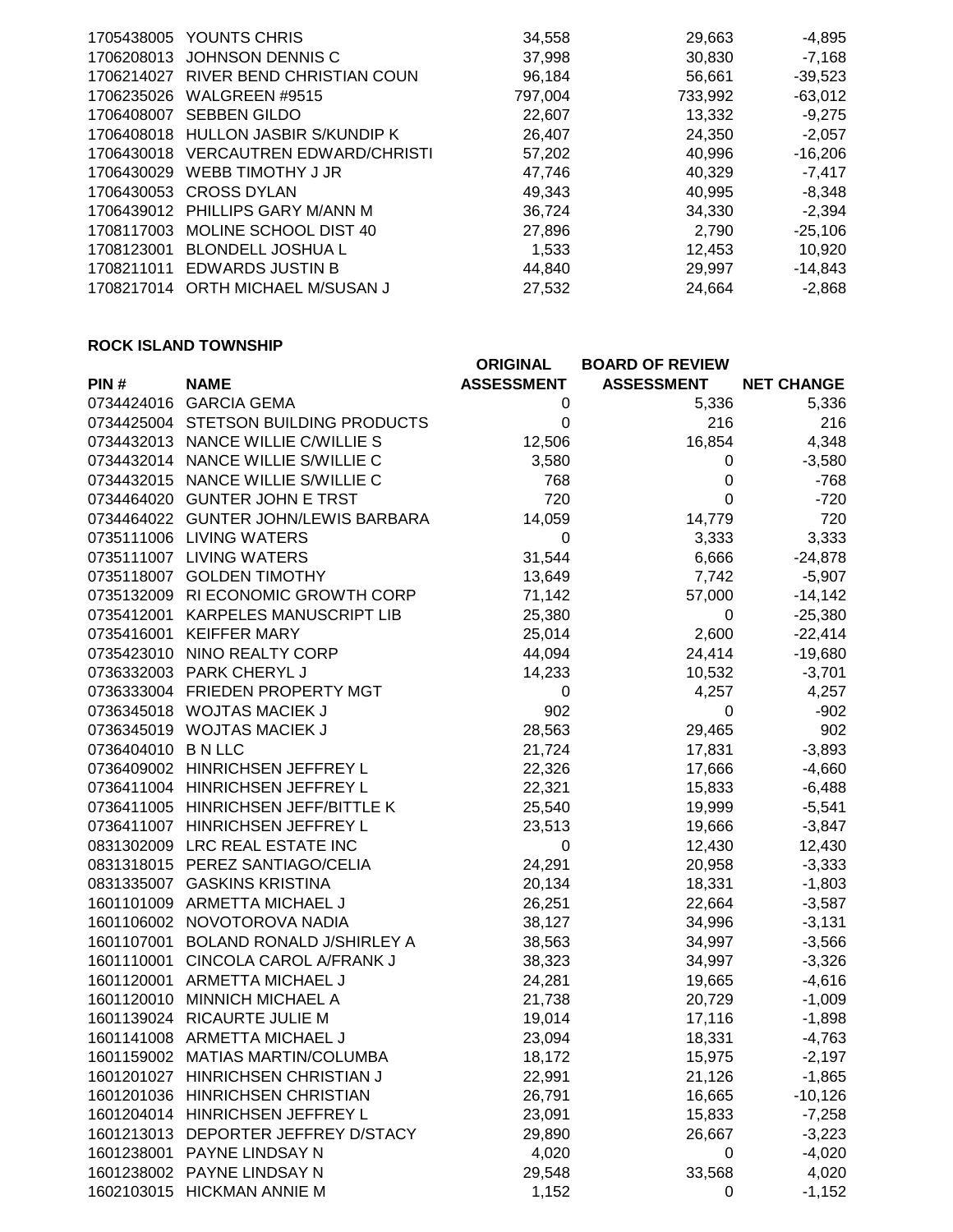| <b>HICKMAN ANNIE M</b>              | 13,581 | 14,733 | 1,152     |
|-------------------------------------|--------|--------|-----------|
| <b>J &amp; J REALTY INVESTMENTS</b> | 15,466 | 6,667  | $-8,799$  |
| <b>J &amp; J REALTY INVESTMENTS</b> | 18,601 | 12,998 | $-5,603$  |
| <b>J &amp; J REALTY INVESTMENT</b>  | 27,662 | 13,253 | $-14,409$ |
| <b>FORREST ROGER A</b>              | 13,492 | 1,748  | $-11,744$ |
| <b>PARKER SYLVESTER L</b>           | 19,402 | 16,471 | $-2,931$  |
| <b>WILLIAMS ROSALIE</b>             | 15,483 | 13,333 | $-2,150$  |
| <b>J &amp; J REALTY INVESTMENTS</b> | 19,056 | 6,666  | $-12,390$ |
| DAY RONALD G                        | 33,775 | 14,998 | $-18,777$ |
| <b>PROJECT NOW</b>                  | 32,295 | 0      | $-32,295$ |
| <b>MALINOWSKY KENT</b>              | 50,669 | 41,849 | $-8,820$  |
| KAISER KRISTAL A                    | 1,632  | 15,169 | 13,537    |
| <b>JALLOH ALPHA A</b>               | 13,441 | 8,709  | $-4,732$  |
| <b>JOHNSON DIANN</b>                | 13,423 | 8,709  | $-4,714$  |
| <b>HUTCHINS GARY R</b>              | 27,267 | 23,817 | $-3,450$  |
| TOLLENAER KENNETH E/NORMA           | 24,748 | 19,000 | $-5,748$  |
| <b>NEHLSEN JENNIFER L</b>           | 23,685 | 19,818 | $-3,867$  |
| <b>WESTIN BRIAN L</b>               | 26,625 | 9,999  | $-16,626$ |
| <b>FLOSI CAROLE R</b>               | 36,186 | 26,699 | $-9,487$  |
| <b>PARK CRAIG A</b>                 | 19,697 | 15,842 | $-3,855$  |
| <b>STEWARD MELODY F</b>             | 20,202 | 34,821 | 14,619    |
|                                     |        |        |           |

## **SOUTH ROCK ISLAND TOWNSHIP**

|            |                                      | <b>ORIGINAL</b>   | <b>BOARD OF REVIEW</b> |                   |
|------------|--------------------------------------|-------------------|------------------------|-------------------|
| PIN#       | <b>NAME</b>                          | <b>ASSESSMENT</b> | <b>ASSESSMENT</b>      | <b>NET CHANGE</b> |
|            | 1601333008 BELL JOHN W               | 40,763            | 28,333                 | $-12,430$         |
|            | 1602302012 JOHNSON VIRGIL J          | 13,015            | 14,250                 | 1,235             |
|            | 1602302013 JOHNSON VIRGIL J          | 1,235             | 0                      | $-1,235$          |
|            | 1602306010 ST JOSEPH THE WORKER HOUS | 16,866            | $\boldsymbol{0}$       | $-16,866$         |
| 1602400001 | <b>STRIETER JOHN</b>                 | 185,251           | 91,667                 | $-93,584$         |
|            | 1603401001 UNLEY THOMAS F            | 10,418            | 13,886                 | 3,468             |
|            | 1603401002 UNLEY THOMAS F            | 967               | 0                      | $-967$            |
|            | 1603401003 UNLEY THOMAS F            | 2,501             | $\mathbf 0$            | $-2,501$          |
|            | 1603416005 DEVOSS RANDALL S          | 26,120            | 23,300                 | $-2,820$          |
|            | 1610201066 EXPRESS HOUSING 1 LP      | 2,925,000         | $\mathbf 0$            | $-2,925,000$      |
|            | 1610407010 MULLER GARY G             | 4,032             | 0                      | $-4,032$          |
| 1610407011 | MULLER GARY G                        | 13,545            | 21,609                 | 8,064             |
|            | 1610407012 MULLER GARY G             | 4,032             | 0                      | $-4,032$          |
|            | 1611100053 KAUR BALBIR               | 147,236           | 102,019                | $-45,217$         |
|            | 1611105002 SCHMIDT KEITH             | 25,454            | 24,831                 | $-623$            |
|            | 1611202008 HOWARD PAUL F/MARLA J     | 72,455            | 59,661                 | $-12,794$         |
|            | 1611331010 WRIGHT DAVID/SARAH        | 69,970            | 59,666                 | $-10,304$         |
|            | 1611405022 WEINER MARLYNE            | 100,339           | 76,950                 | $-23,389$         |
|            | 1612105011 LEENKNECHT HARDY KATHERIN | 20,182            | 16,000                 | $-4,182$          |
|            | 1612105012 TORRI SHARON L            | 20,182            | 18,333                 | $-1,849$          |
|            | 1612127024 ADAMS DONALD L/MARA C     | 68,470            | 55,828                 | $-12,642$         |
|            | 1612226008 FREEMAN TEVIS             | 61,707            | 47,666                 | $-14,041$         |
|            | 1612227003 ROSEN EVE E REV LIV TRST  | 80,014            | 57,378                 | $-22,636$         |
|            | 1612308015 JENULIS DAVID/ROBI        | 43,622            | 35,551                 | $-8,071$          |
|            | 1612315017 SCHERTZ ROBERT E/BRENDA K | 73,073            | 67,833                 | $-5,240$          |
|            | 1612403001 BATES KAREN               | 67,402            | 57,328                 | $-10,074$         |
|            | 1612409007 SOEBBING ADAM B/STEPHANIE | 39,243            | 38,000                 | $-1,243$          |
|            | 1613304019 DEPAEPE ANGELA S          | 488               | $\pmb{0}$              | $-488$            |
|            | 1614202013 DAVIS ERIC A/JOANNA M     | 82,435            | 66,666                 | $-15,769$         |
|            | 1615202006 WOODFORD DOUGLAS C        | 14,625            | 5,333                  | $-9,292$          |
|            | 1615203005 BEALER SHARI L            | 19,413            | 21,340                 | 1,927             |
|            | 1615203006 BEALER SHARI L            | 1,927             | 0                      | $-1,927$          |
|            | 1706308013 DUFAULT DANIEL            | 35,049            | 15,000                 | $-20,049$         |
| 1706326031 | MORRISSEY JOHN P                     | 56,800            | 55,666                 | $-1,134$          |
|            | 1707112006 YORK NICHOLAS B           | 37,325            | 29,966                 | $-7,359$          |
|            | 1707124016 TANNER HARLAN/MARY        | 45,673            | 40,000                 | $-5,673$          |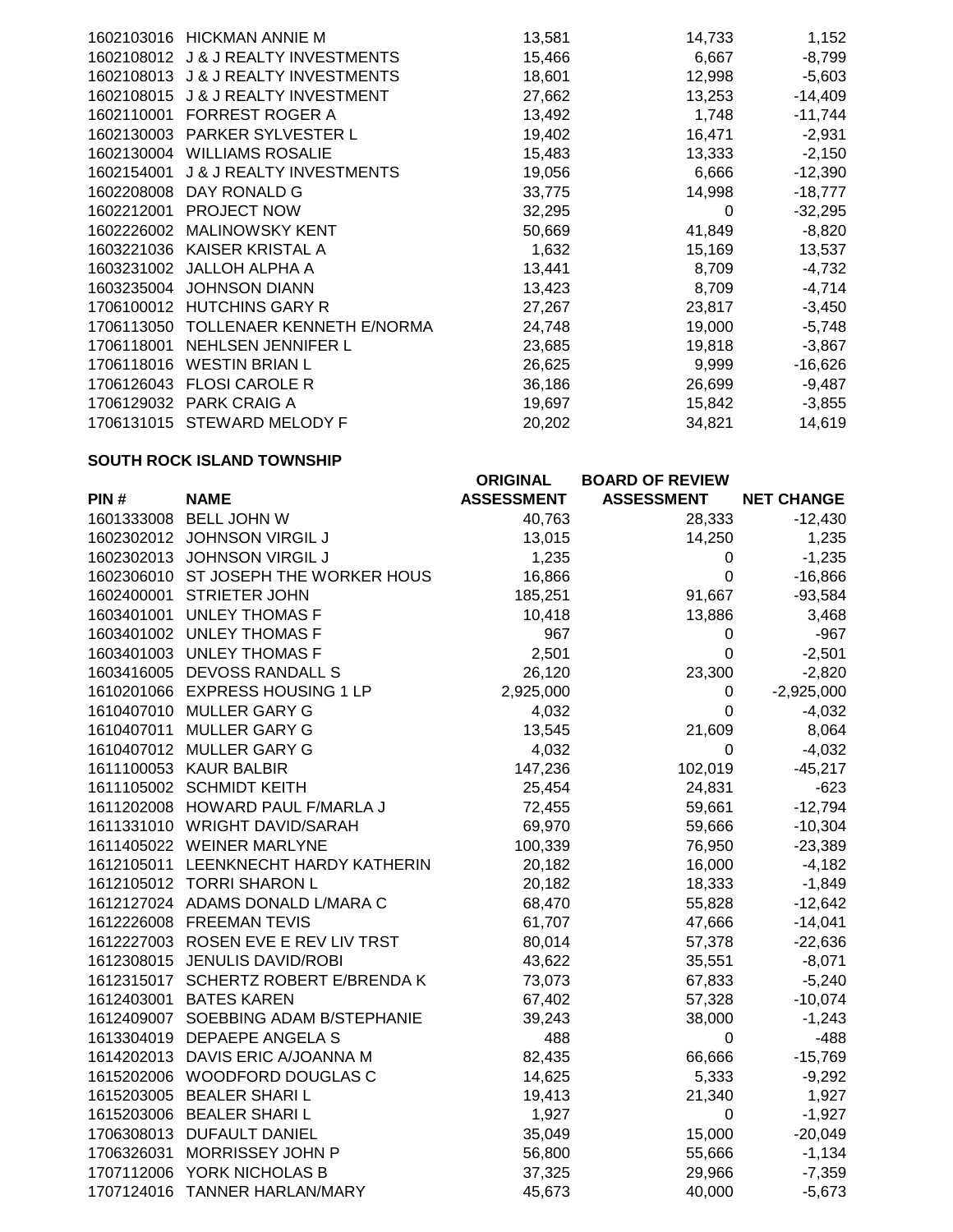| 1707139006 KNANISHU TIMOTHY J  | 61.208    | 37.333    | -23.875  |
|--------------------------------|-----------|-----------|----------|
| 1707201013 LEATHERMAN ROBERT L | 38.884    | 34.801    | -4.083   |
| 1718100006 KMART CORP          | 1,296,564 | 1,066,173 | -230,391 |

### **BLACKHAWK TOWNSHIP**

|            |                                    | <b>ORIGINAL</b>   | <b>BOARD OF REVIEW</b> |                   |
|------------|------------------------------------|-------------------|------------------------|-------------------|
| PIN#       | <b>NAME</b>                        | <b>ASSESSMENT</b> | <b>ASSESSMENT</b>      | <b>NET CHANGE</b> |
| 1615303001 | <b>HANSEN RICHARD H</b>            | 40,251            | 20,762                 | $-19,489$         |
| 1623206005 | <b>WELCH AUDRA</b>                 | 52,489            | 5,000                  | $-47,489$         |
| 1623220001 | <b>ROGERS DARLENE</b>              | 0                 | 1,684                  | 1,684             |
| 1623401038 | SEDDER DONALD R/LELA J             | 3,031             | $\Omega$               | $-3,031$          |
| 1623401039 | SEDDER DONALD R/LELA J             | 18,517            | 19,523                 | 1,006             |
|            | 1623402012 KUMP INVESTMENTS LLC    | 64,608            | 27,900                 | $-36,708$         |
| 1623406011 | <b>RCI</b>                         | 15,287            | 0                      | $-15,287$         |
|            | 1623406012 WEISENBORN/HEATON LLC   | 32,273            | 47,560                 | 15,287            |
|            | 1624105015 LEWIS WILLIAM           | 28,654            | 24,833                 | $-3,821$          |
| 1624203009 | <b>BONNETT ROBERT L/SHIRLEY</b>    | 40,212            | 37,990                 | $-2,222$          |
| 1624403010 | PUCKETT ANTHONY R                  | 40,298            | 27,725                 | $-12,573$         |
|            | 1626100023 CHICAGO TUBE & IRON     | 485,096           | 399,960                | $-85,136$         |
| 1626103001 | MERCANTILE BANK/MASSNER            | 306,064           | 261,667                | $-44,397$         |
| 1626117014 | <b>BROZOVICH MELISSA J</b>         | 31,858            | 27,167                 | $-4,691$          |
|            | 1626209022 FAVRI HARRY/PAULINE     | 62,551            | 61,348                 | $-1,203$          |
|            | 1626214004 ADAMSON GARRETT         | 32,499            | 22,714                 | $-9,785$          |
| 1627207025 | <b>DORMAN LOWELL P</b>             | 711               | 56,981                 | 56,270            |
|            | 1627300002 LSW INVESTMENTS         | 50,018            | 15,294                 | $-34,724$         |
|            | 1627422005 WESTERFIELD GALEN D     | 51,305            | 47,964                 | $-3,341$          |
| 1628303007 | <b>BONSALL DUANE/BEVERLY</b>       | 90,753            | 84,325                 | $-6,428$          |
| 1628303043 | LEWIS JASON L/CAROL A              | 103,795           | 91,658                 | $-12,137$         |
|            | 1629203010 EAST SIDE JERSEY DAIRY  | 71,207            | 41,670                 | $-29,537$         |
| 1631100011 | <b>HODGE ANTHONY L</b>             | 242,627           | 206,666                | $-35,961$         |
| 1636209001 | LEIB CHARLES W/REBECCA S           | 101,865           | 94,874                 | $-6,991$          |
|            | 1719110026 MILAN DEVELOPERS LLC    | 6,695             | 3,282                  | $-3,413$          |
| 1719111002 | MILAN DEVELOPERS LLC               | 611,645           | 339,315                | $-272,330$        |
| 1729304007 | <b>BEACH CAROL</b>                 | 42,663            | 37,329                 | $-5,334$          |
| 1729401018 | <b>BARTELS MICHAEL T</b>           | 3,301             | $\Omega$               | $-3,301$          |
|            | 1730100032 ANDICH DAVID/WILLIAMSON | 395,996           | 361,873                | $-34,123$         |
| 1730102011 | DELONG CORY D                      | 65,140            | 59,559                 | $-5,581$          |

## **COAL VALLEY TOWNSHIP**

|            |                                      | <b>ORIGINAL</b>   | <b>BOARD OF REVIEW</b> |                   |
|------------|--------------------------------------|-------------------|------------------------|-------------------|
| PIN#       | <b>NAME</b>                          | <b>ASSESSMENT</b> | <b>ASSESSMENT</b>      | <b>NET CHANGE</b> |
|            | 1722100010 MILLER LEASING LLC        | 43,778            | 29,338                 | $-14,440$         |
|            | 1722100013 MILLER LEASING LLC        | 4,066             | 18.506                 | 14,440            |
|            | 1723415002 HENDERSON PHYLLIS A       | 70.774            | 60,029                 | $-10,745$         |
|            | 1726202005 REID GARY K               | 94,802            | 89,950                 | $-4,852$          |
|            | 1726225003 PATEL MITALBEN/ROSHANKUMA | 73.776            | 68.327                 | $-5,449$          |
|            | 1726225006 KELSEY TODD J             | 75,078            | 65.019                 | $-10,059$         |
| 1726400031 | <b>WOODS R BRUCE</b>                 | 38,506            | 41,429                 | 2,923             |
|            | 1726400054 WOODS R BRUCE             | 2.923             |                        | $-2,923$          |

# **RURAL TOWNSHIP**

|      |                           | ORIGINAL          | <b>BOARD OF REVIEW</b> |                   |
|------|---------------------------|-------------------|------------------------|-------------------|
| PIN# | <b>NAME &amp; ADDRESS</b> | <b>ASSESSMENT</b> | <b>ASSESSMENT</b>      | <b>NET CHANGE</b> |
|      | 2418400014 SHEMEK RYAN F  | 110.587           | 102.959                | -7.628            |

#### **BOWLING TOWNSHIP**

|      |                               | <b>ORIGINAL</b>   | <b>BOARD OF REVIEW</b> |                   |
|------|-------------------------------|-------------------|------------------------|-------------------|
| PIN# | <b>NAME</b>                   | <b>ASSESSMENT</b> | <b>ASSESSMENT</b>      | <b>NET CHANGE</b> |
|      | 2302201001 LAMBERSON VIRLON L | 71.855            | 59.000                 | -12.855           |
|      | 2302201002 LAMBERSON VIRLON L | 4.854             |                        | -4.854            |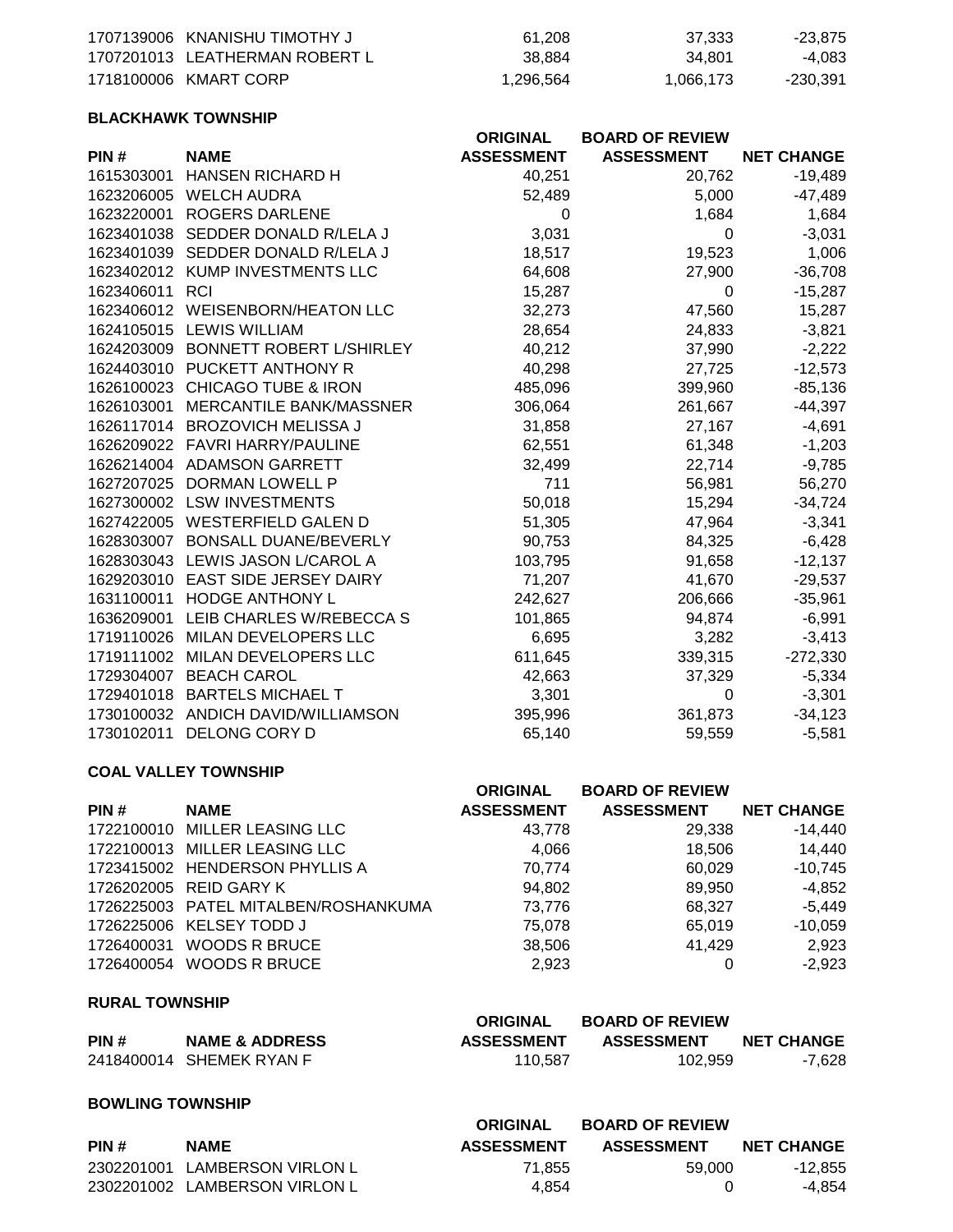| 2307300006 GANAHAL SHERMAN R         | 25.568  | 20.667  | -4.901   |
|--------------------------------------|---------|---------|----------|
| 2309400014 BOLIS JIM E               | 8.787   | 9.435   | 648      |
| 2309400015 BOLIS JIM E               | 1.195   |         | -1.195   |
| 2315102006 LAFEVER LAWRENCE          | 61.813  | 59.000  | $-2.813$ |
| 2323200010 HEINZE KENNETH L/SHARON D | 148.652 | 138.334 | -10.318  |
| 2328300001 GARRETT JEFFERY E         | 44.087  | 35.688  | -8.399   |

# **EDGINGTON TOWNSHIP**

|                               | <b>ORIGINAL</b>                                                                                                                                                                                                                             | <b>BOARD OF REVIEW</b> |                   |
|-------------------------------|---------------------------------------------------------------------------------------------------------------------------------------------------------------------------------------------------------------------------------------------|------------------------|-------------------|
| <b>NAME</b>                   | <b>ASSESSMENT</b>                                                                                                                                                                                                                           | <b>ASSESSMENT</b>      | <b>NET CHANGE</b> |
| LEYENDECKER DUSTIN/KIM        | 11,383                                                                                                                                                                                                                                      | O                      | $-11,383$         |
|                               | 35,678                                                                                                                                                                                                                                      | 41,835                 | 6,157             |
|                               | 12,344                                                                                                                                                                                                                                      | 0                      | $-12,344$         |
|                               | 56,078                                                                                                                                                                                                                                      | 62,581                 | 6,503             |
| <b>WELLS WILLLIAM MICHAEL</b> | 55,850                                                                                                                                                                                                                                      | 34,142                 | $-21,708$         |
|                               | 8,000                                                                                                                                                                                                                                       | $\Omega$               | $-8,000$          |
|                               | 36,085                                                                                                                                                                                                                                      | 39,285                 | 3,200             |
| <b>GUERDET CHARLES</b>        | 37,930                                                                                                                                                                                                                                      | 35,329                 | $-2,601$          |
|                               | 64,340                                                                                                                                                                                                                                      | 55,627                 | $-8,713$          |
| WHITE ALAN H/LUCINDA J        | 42,301                                                                                                                                                                                                                                      | 67,574                 | 25,273            |
|                               | 2207400011<br>2207400015 LEYENDECKER DUSTIN/KIM<br>2210102002 RUGGLES NEAL R<br>2210102003 RUGGLES NEAL R<br>2212100001<br>2212200005 EVANS EDWARD A/LAURA M<br>2212200006 EVANS EDWARD A/LAURA M<br>2227100003 PARKS JAMES D<br>2229200004 |                        |                   |

## **ANDALUSIA TOWNSHIP**

|            |                                      | <b>ORIGINAL</b>   | <b>BOARD OF REVIEW</b> |                   |
|------------|--------------------------------------|-------------------|------------------------|-------------------|
| PIN#       | <b>NAME</b>                          | <b>ASSESSMENT</b> | <b>ASSESSMENT</b>      | <b>NET CHANGE</b> |
| 1525100002 | <b>WHITLEY JOE L</b>                 | 61,090            | 56,638                 | $-4,452$          |
|            | 1526301004 PITHAN LARRY C            | 58,248            | 19,404                 | $-38,844$         |
|            | 1526301006 APPLE RIVER STATE BK/JOEL | 88,200            | 22,239                 | $-65,961$         |
|            | 1526301008 NEISES ANASTACIA          | 116,200           | 80,000                 | $-36,200$         |
|            | 1526301012 APPLE RIVER STATE BK/JOEL | 94,200            | 23,707                 | $-70,493$         |
|            | 1526301013 APPLE RIVER STATE BK/JOEL | 46,950            | 11,821                 | $-35,129$         |
|            | 1526301024 APPLE RIVER STATE BK/JOEL | 96,600            | 25,100                 | $-71,500$         |
| 1526400009 | MCDOWELL LIVING TRST                 | 117,000           | 103,323                | $-13,677$         |
| 1527130001 | <b>JOHNSON ROBERT W</b>              | 45,582            | 28,667                 | $-16,915$         |
|            | 1527136008 ZULKU RAIM                | 38,197            | 33,589                 | $-4,608$          |
|            | 1527403004 KENDALL ROBERT M          | 53,054            | 42,663                 | $-10,391$         |
| 1527404005 | NOVAK MADONNA/MICHAEL                | 57,559            | 48,329                 | $-9,230$          |
|            | 1527406007 BEGYN DENNIS JR/KRISTINA  | 11,500            | 6,644                  | $-4,856$          |
|            | 1527406010 PETERSON JUSTIN E         | 121,475           | 112,525                | $-8,950$          |
| 1527406025 | <b>BEGYN DENNIS JR/KRISTINA</b>      | 14,666            | 4,299                  | $-10,367$         |
| 1527406027 | BEGYN DENNIS JR/KRISTINA             | 14,666            | 4,494                  | $-10,172$         |
|            | 1528104002 ELG & RIG FAMILY HOME LP  | 3,330             | 0                      | $-3,330$          |
|            | 1528104003 ELG & RIG FAMILY HOME LP  | 74,542            | 77,872                 | 3,330             |
|            | 1528202009 YAKOVICH MARTIN G         | 36,443            | 42,497                 | 6,054             |
| 1528202010 | YAKOVICH MARTIN G/DEBORAH            | 6,054             | 0                      | $-6,054$          |
| 1529300001 | <b>BEGYN DENNIS M JR</b>             | 29,792            | 20,742                 | $-9,050$          |
| 1530308001 | WOODTHORP CLAIRE/ZACHERY             | 87,770            | 79,992                 | $-7,778$          |
| 1532100010 | MILLER MITCHELL D/SUSAN M            | 45,083            | 45,970                 | 887               |
| 1532100011 | MILLER MITCHELL D                    | 887               | 0                      | $-887$            |
| 1532301028 | <b>WILLIAMS GREGORY A</b>            | 93,000            | 70,000                 | $-23,000$         |
| 1532400002 | <b>WHAN CONSTANCE K</b>              | 82,970            | 77,063                 | $-5,907$          |
|            | 1534300003 WOODIN DARWIN L/JUDITH M  | 79,768            | 66,000                 | $-13,768$         |
|            | 1534300015 PEDERSEN CYNTHIA A        | 81,333            | 70,890                 | $-10,443$         |
| 1535100006 | ANDERSON JOANN                       | 210,252           | 151,200                | $-59,052$         |
| 1535200008 | <b>FAIERSON ERIC J</b>               | 71,942            | 53,922                 | $-18,020$         |
| 1536401017 | SMITH RICHARD D                      | 201               | 0                      | $-201$            |
|            | 1536401024 SMITH RICHARD D           | 50,032            | 50,233                 | 201               |

## **BUFFALO PRAIRIE TOWNSHIP**

|      |                          | ORIGINAL          | <b>BOARD OF REVIEW</b> |                   |
|------|--------------------------|-------------------|------------------------|-------------------|
| PIN# | <b>NAME</b>              | <b>ASSESSMENT</b> | <b>ASSESSMENT</b>      | <b>NET CHANGE</b> |
|      | 1431300001 DEROO JAMES C | 42.838            | 42.248                 | -590              |